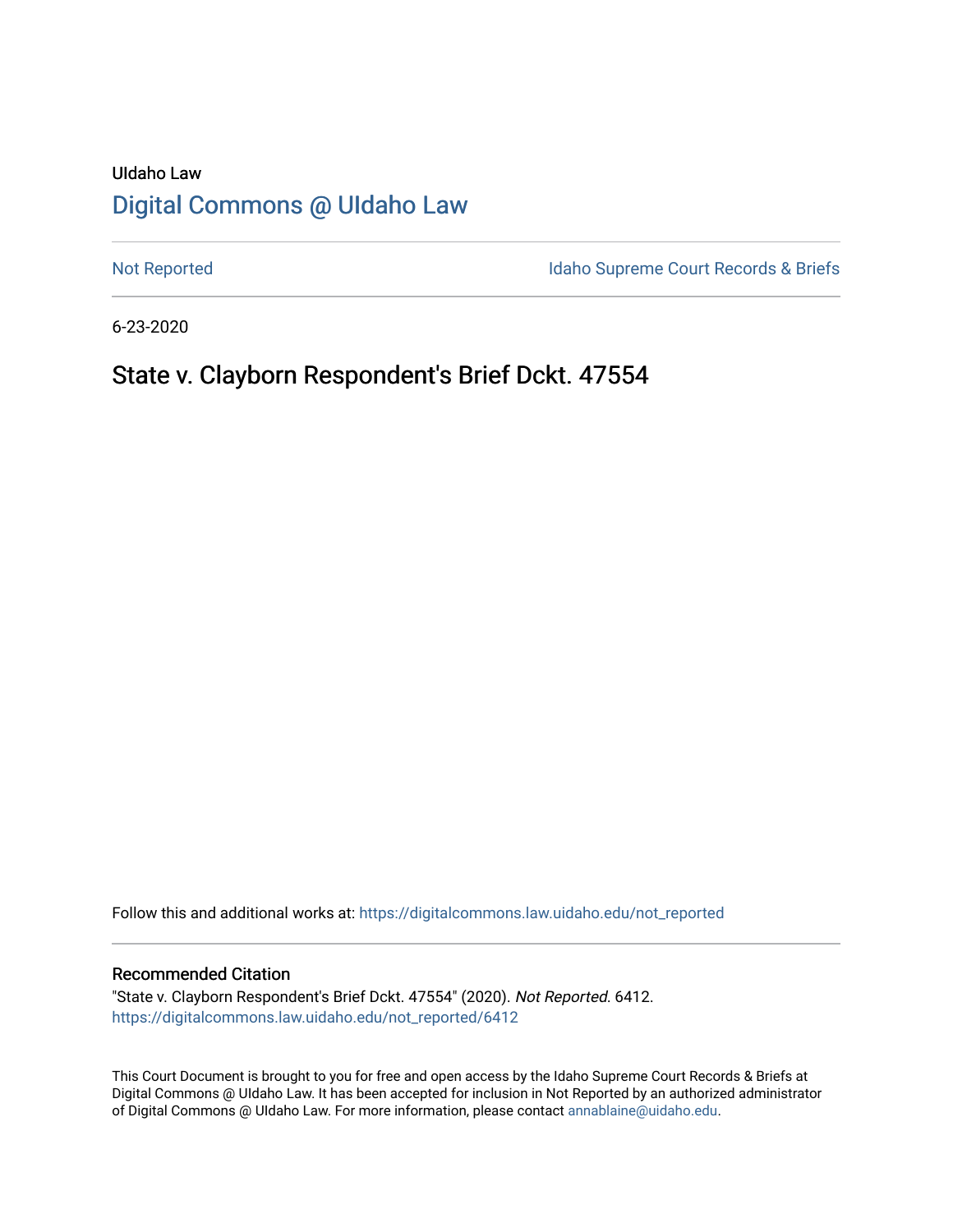Electronically Filed 6/23/2020 12:35 PM Idaho Supreme Court Melanie Gagnepain, Clerk of the Court By: Brad Thies, Deputy Clerk

#### **IN THE SUPREME COURT OF THE STATE OF IDAHO**

| <b>STATE OF IDAHO,</b>       |                                 |
|------------------------------|---------------------------------|
|                              | No. 47554-2019                  |
| Plaintiff-Respondent,        |                                 |
|                              | <b>Minidoka County Case No.</b> |
| v.                           | CR34-18-4108                    |
|                              |                                 |
| <b>JUSTIN EARL CLAYBORN,</b> |                                 |
|                              |                                 |
| Defendant-Appellant.         |                                 |
|                              |                                 |

**BRIEF OF RESPONDENT** \_\_\_\_\_\_\_\_\_\_\_\_\_\_\_\_\_\_\_\_\_\_\_\_

\_\_\_\_\_\_\_\_\_\_\_\_\_\_\_\_\_\_\_\_\_\_\_\_

### **APPEAL FROM THE DISTRICT COURT OF THE FIFTH JUDICIAL DISTRICT OF THE STATE OF IDAHO, IN AND FOR THE COUNTY OF MINIDOKA**

\_\_\_\_\_\_\_\_\_\_\_\_\_\_\_\_\_\_\_\_\_\_\_\_

**HONORABLE JONATHAN P. BRODY District Judge**

\_\_\_\_\_\_\_\_\_\_\_\_\_\_\_\_\_\_\_\_\_\_\_\_

**LAWRENCE G. WASDEN Attorney General State of Idaho**

**COLLEEN D. ZAHN Deputy Attorney General Chief, Criminal Law Division**

**KALE D. GANS Deputy Attorney General Criminal Law Division P. O. Box 83720 Boise, Idaho 83720-0010 (208) 334-4534 E-mail: ecf@ag.idaho.gov** 

**ATTORNEYS FOR PLAINTIFF-RESPONDENT**

**JENNY C. SWINFORD Deputy State Appellate Public Defender 322 E. Front St., Ste. 570 Boise, Idaho 83702 (208) 334-2712 E-mail: documents@sapd.state.id.us** 

**ATTORNEY FOR DEFENDANT-APPELLANT**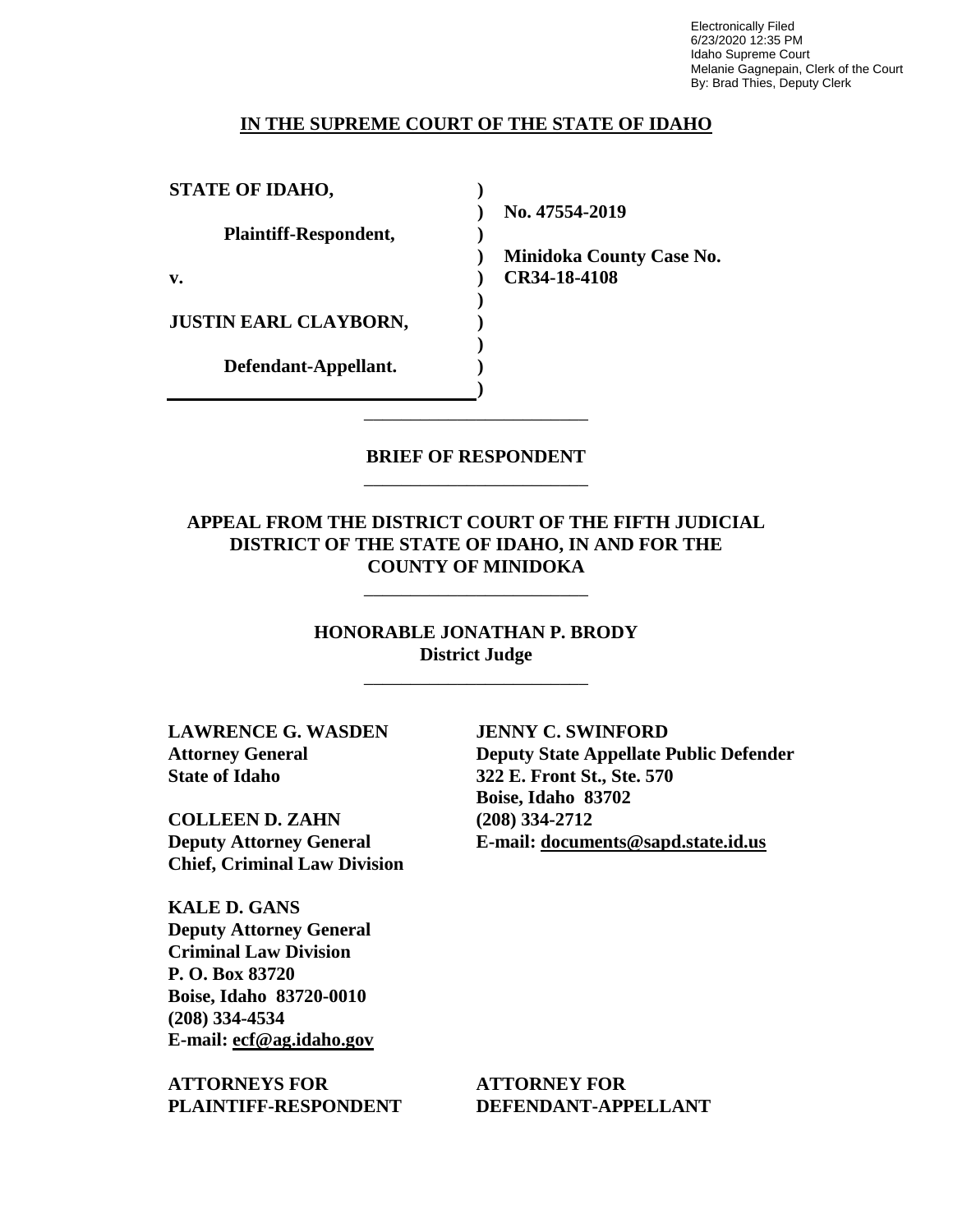# **TABLE OF CONTENTS**

## **PAGE**

| Because Clayborn Stipulated To The Restitution Orders The |
|-----------------------------------------------------------|
|                                                           |
|                                                           |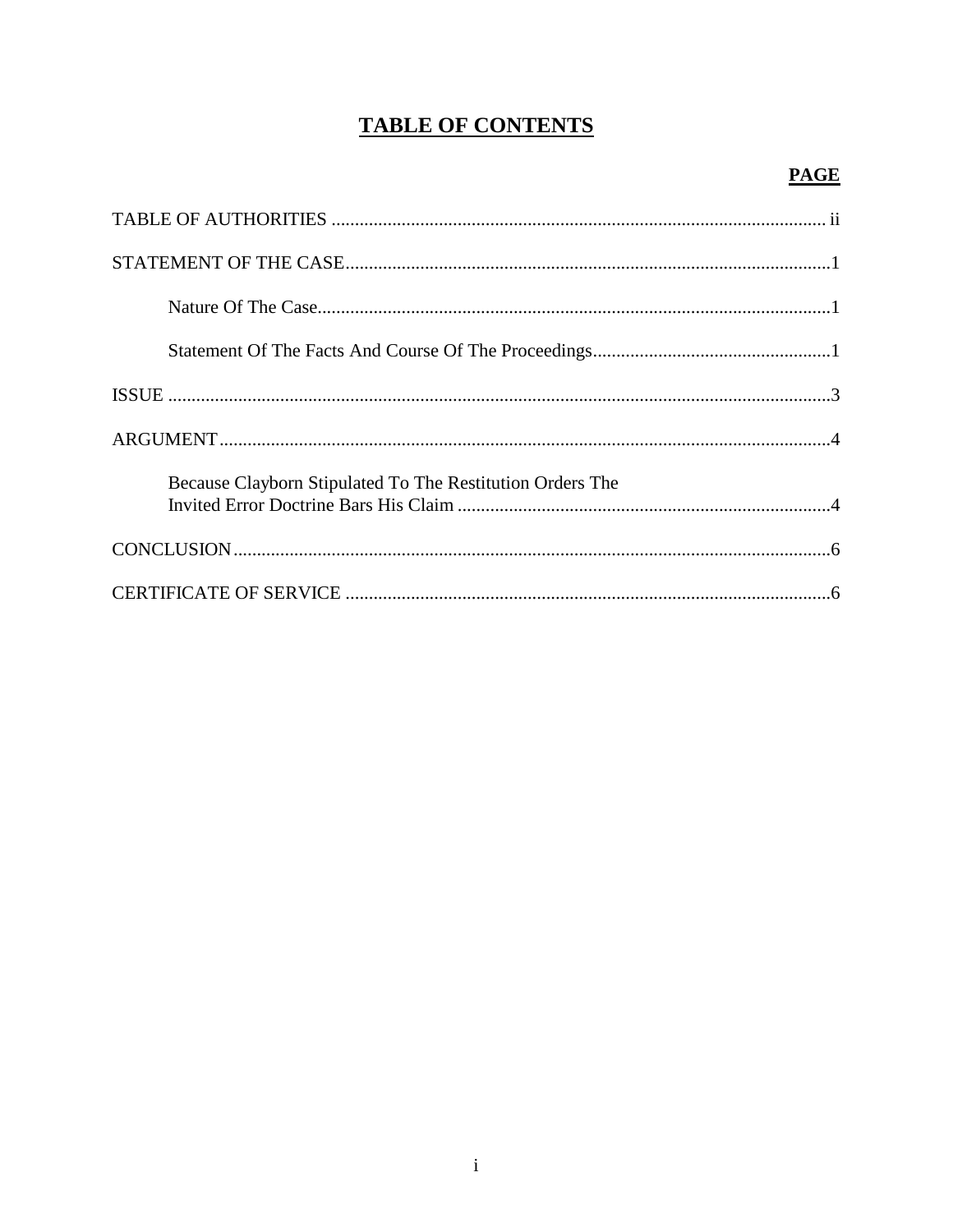# **TABLE OF AUTHORITIES**

| <b>CASES</b> | <b>PAGE</b> |
|--------------|-------------|
|              |             |
|              |             |
|              |             |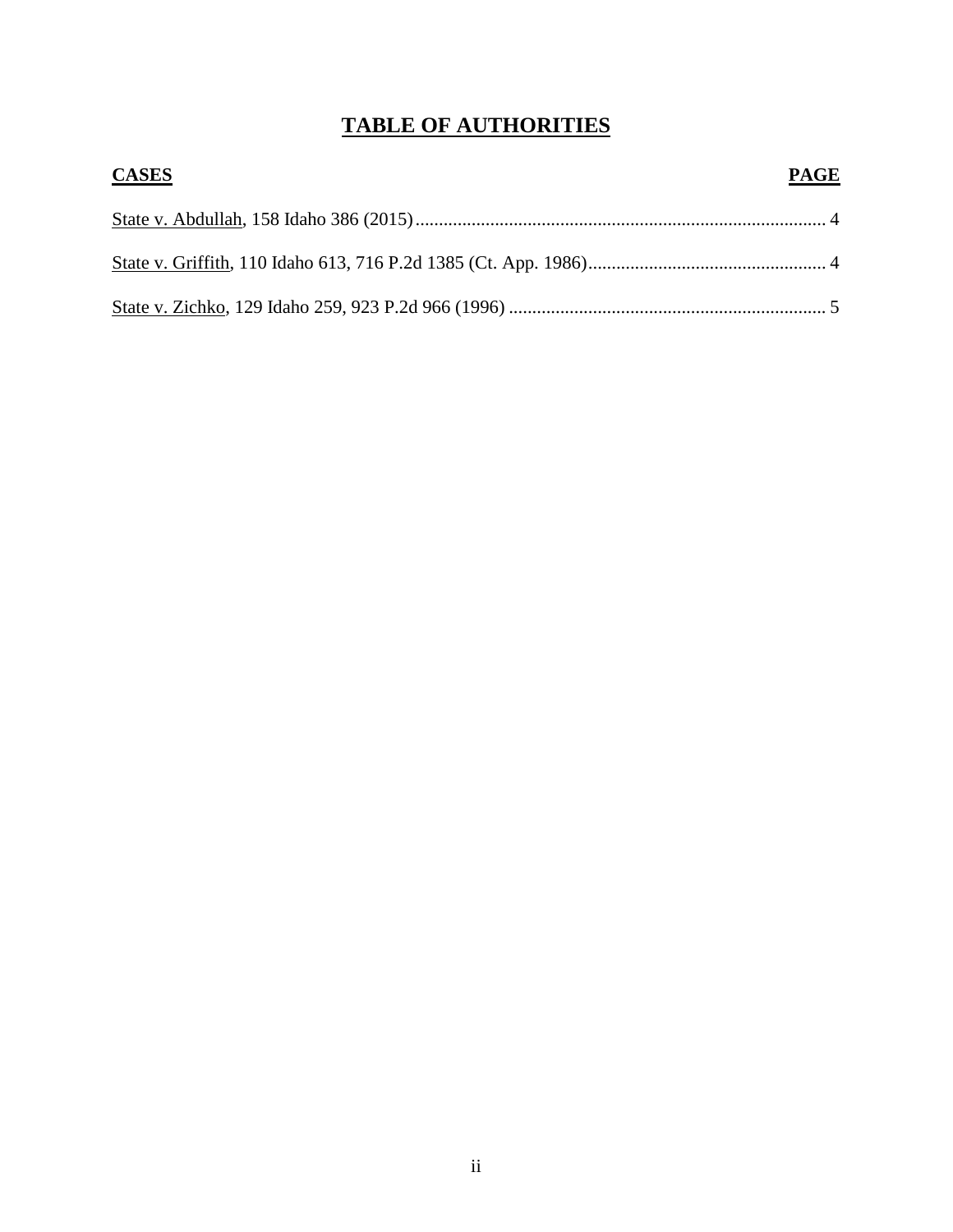#### STATEMENT OF THE CASE

#### Nature Of The Case

Justin Earl Clayborn appeals from the district court's restitution orders.

#### Statement Of The Facts And Course Of The Proceedings

The state charged Clayborn with misdemeanor DUI, felony eluding a police officer, aggravated battery on certain law enforcement personnel, and alleged a deadly weapon enhancement. (R., pp.65-68.) The state also filed an information part II alleging that Clayborn was a persistent violator. (R., pp.69-70.) Eventually the case settled; pursuant to the parties' plea agreement Clayborn pleaded guilty to felony eluding and admitted the persistent violator enhancement. (R., p.91.) The remainder of the charges were dismissed. (Id.) The district court sentenced Clayborn to ten years imprisonment with five years fixed. (R., p.122.) Additionally, the court ordered "the matter of restitution" would be "held open for 90 days." (R., p.122.)

At a subsequent hearing the state requested \$46,843.01 in restitution, which ultimately included sums "on behalf of Lt. Dan Kindig, payable to the Idaho State Insurance Fund," "on behalf of Minidoka County, payable to ICRMP," as well as sums payable to the City of Pocatello and the Minidoka County Sheriff's Office. (R., pp.128-32.) Clayborn and the state stipulated to restitution in the amount of \$50,343.10. (R., pp.125, 128-32; Tr., p.5, Ls.8-10.) Thereafter, the district court entered a series of restitution orders, and amended restitution orders, pursuant to the parties' stipulation. (R., pp.133-62, 191-93.)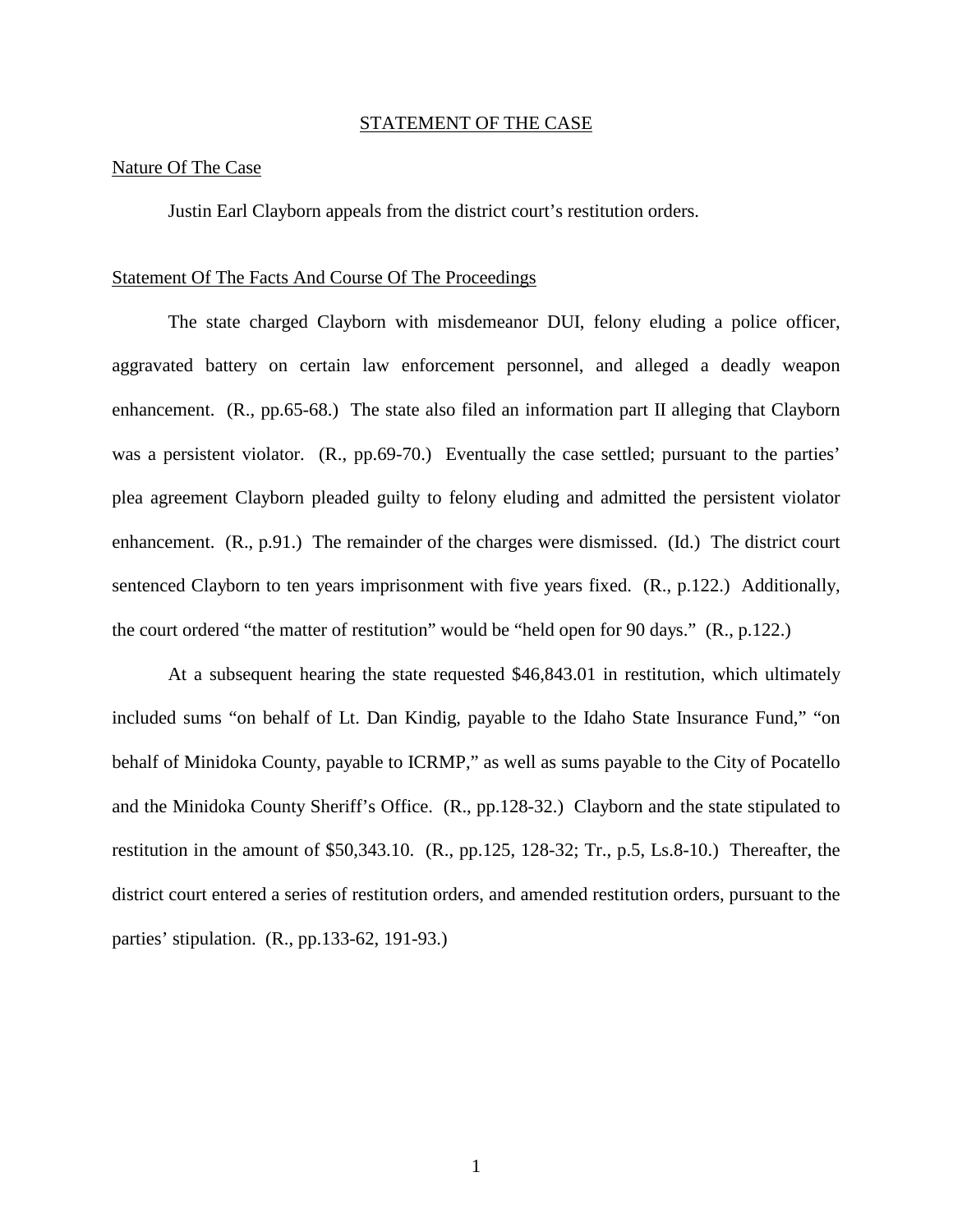Clayborn timely appealed.<sup>[1](#page-5-0)</sup> (R., pp.167-71, 186-90.)

 $\overline{a}$ 

<span id="page-5-0"></span><sup>&</sup>lt;sup>1</sup> Clayborn filed a pro se letter with this Court that was docketed as a notice of appeal on November 4, 2019. (R., pp.8, 166.)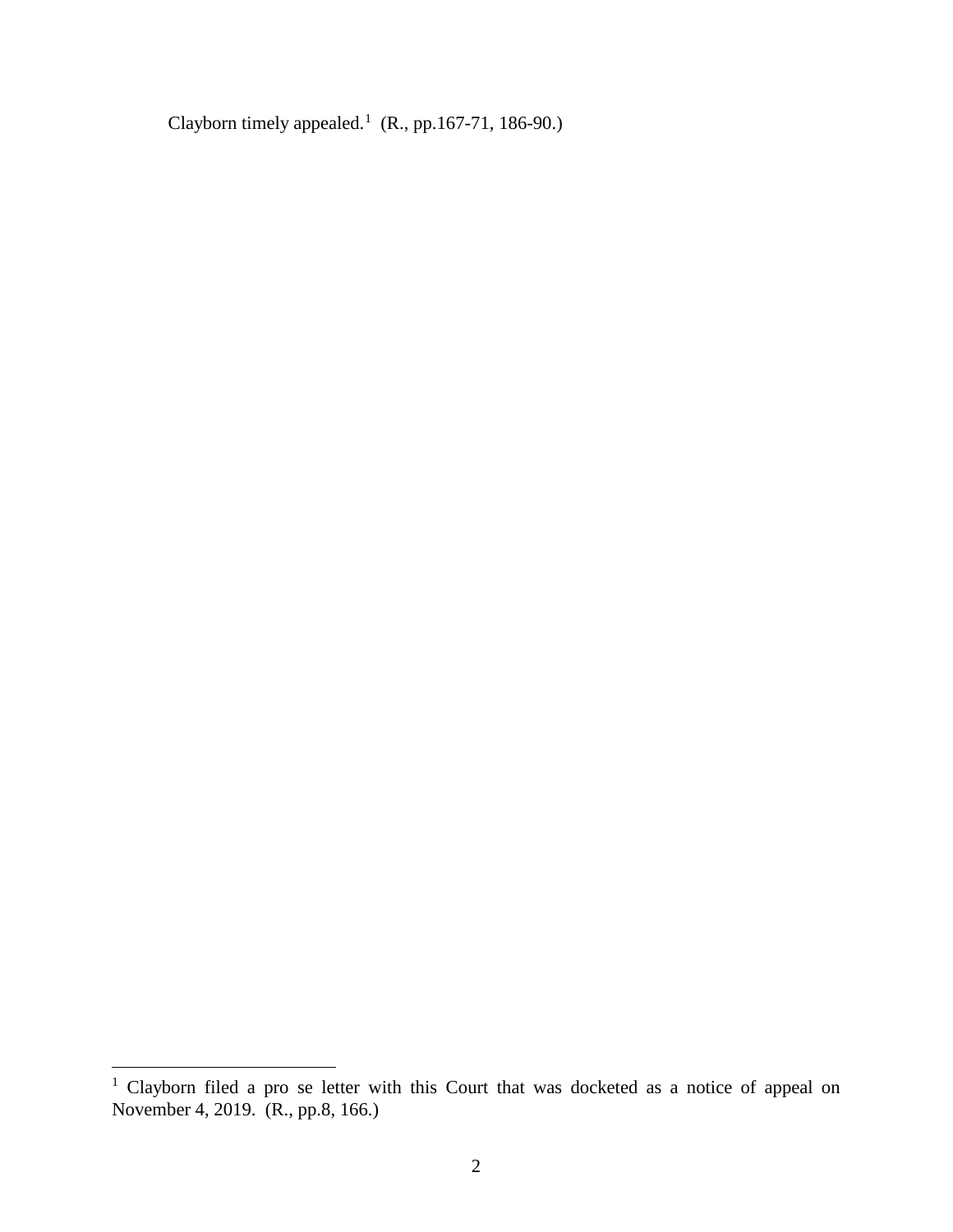## ISSUE

Clayborn states the issue on appeal as:

Did the district court abuse its discretion by ordering Mr. Clayborn to pay restitution?

(Appellant's brief, p.3.)

The state rephrases the issue as:

Does the invited error doctrine bar Clayborn's challenge to the restitution orders he stipulated to?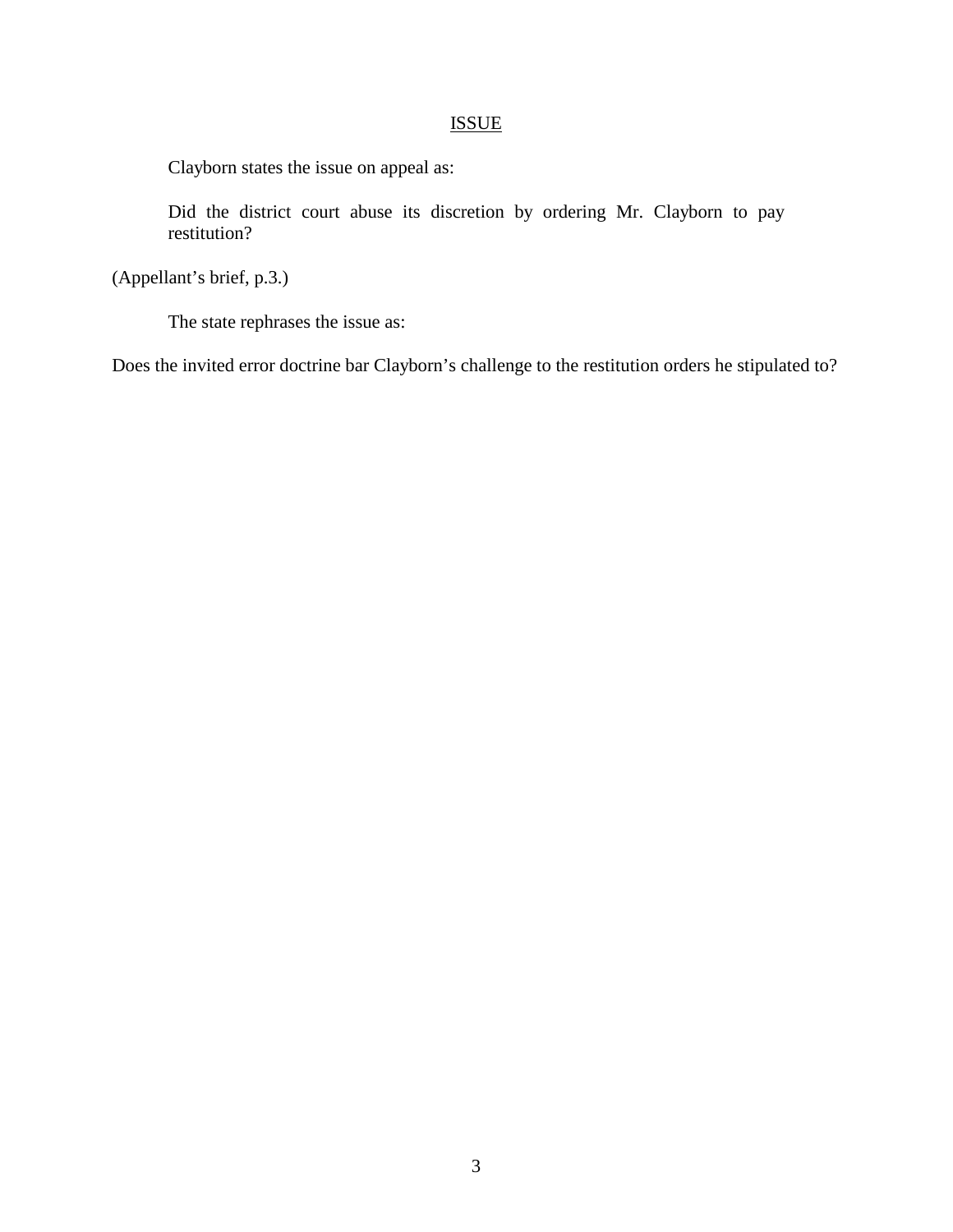#### ARGUMENT

### Because Clayborn Stipulated To The Restitution Orders The Invited Error Doctrine Bars His Claim

Clayborn argues the district court abused its discretion in ordering restitution. (Appellant's brief, pp.4-5.) But he does so "mindful of" the well-established doctrine that bars his claim: invited error. (Appellant's brief, pp.4-5.) As Clayborn concedes, parties cannot complain of errors on appeal that they themselves invited. (Appellant's brief, p.5 (citing State v. Abdullah, 158 Idaho 386, 420-21 (2015).) This is because it is "well settled in Idaho" that defendants "may not request a particular ruling by the trial court and later argue on appeal that the ruling was erroneous." State v. Griffith, 110 Idaho 613, 614, 716 P.2d 1385, 1386 (Ct. App. 1986). It is equally settled that the invited error doctrine "applies to sentencing decisions as well as to rulings during trial." Id. Restitution is a sentencing decision, and if a defendant stipulates to restitution he is inviting the court to order him to pay it. A restitution stipulation is, therefore, the quintessential invited error.

Clayborn concedes he stipulated to the restitution orders below. (Appellant's brief, pp.1, 5; R., pp.125, 128-32.) The invited error doctrine accordingly bars his claim and this Court should reject it without considering the merits. Griffith, 110 Idaho at 614.

Even if the invited error doctrine did not bar this claim Clayborn shows no error. He complains that "despite the stipulation, the district court should have ordered a lesser amount because Mr. Clayborn's insurance company denied his claim, but 'should have paid a number of parties,' and Mr. Clayborn will have to file 'suit against the insurance company' for reimbursement." (Appellant's brief, p.5 (citing Tr., p.3, Ls.19-20; p.5, Ls.5-10).) According to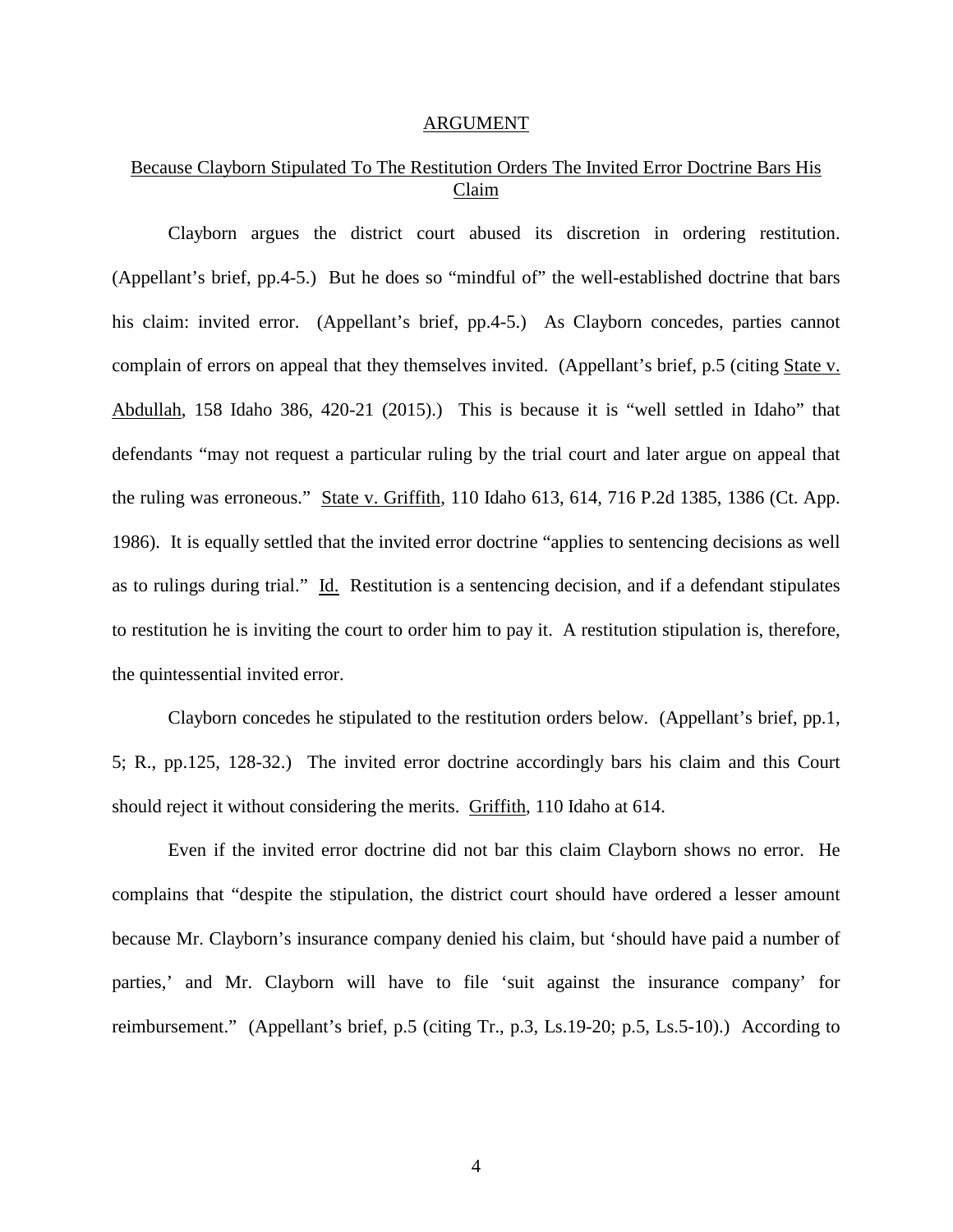Clayborn, given these confounding circumstances, "the district court did not exercise reason and thus abused its discretion by ordering restitution." (Appellant's brief, p.5.)

Clayborn cites no legal authority showing it is an abuse of discretion to enter a stipulatedto restitution order simply because the restitution payor is having his own private difficulties arranging reimbursement from a third party. State v. Zichko, 129 Idaho 259, 263, 923 P.2d 966, 970 (1996) ("When issues on appeal are not supported by propositions of law, authority, or argument, they will not be considered."). Moreover, Clayborn knew "his insurance company came back and denied" his claims, and fully anticipated filing suit against his insurance company when he stipulated to the restitution orders. (R., p.125; Tr., p.3, Ls.18-20; p.5, Ls.5-9 (where defense counsel noted Clayborn's position that "the insurance company should have paid a number of parties" and that "Clayborn is going to be filing suit against the insurance company").) If Clayborn himself was well aware of his own insurance issues, and yet he stipulated to restitution, he cannot begin to show the district court acted unreasonably by ordering exactly what the parties agreed to, under circumstances everyone knew about. Because Clayborn does not supply any authority that suggests the district court abused its discretion he fails to show any error on the merits.